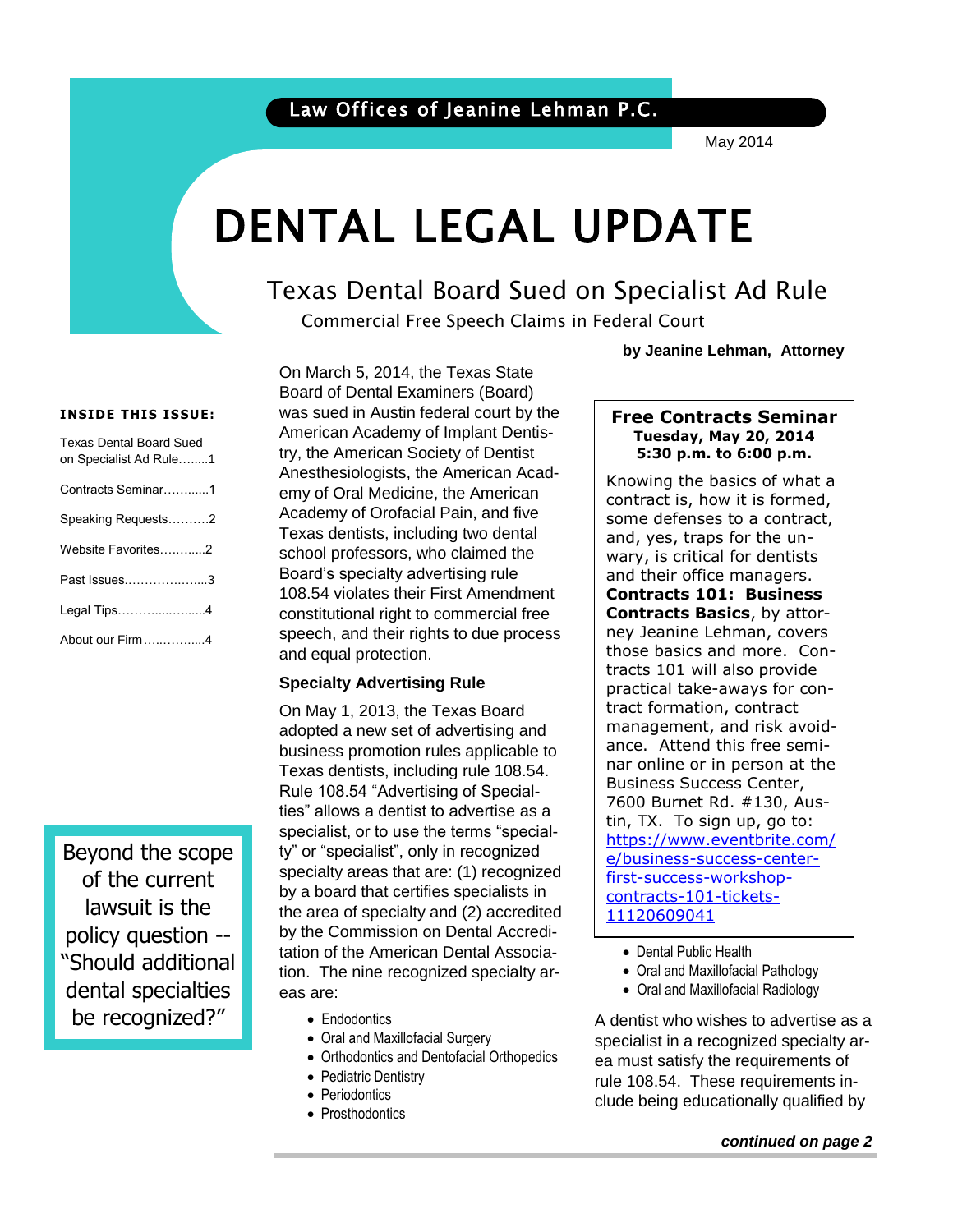## page 2 DENTAL LEGAL UPDATE

#### **Speaking Requests**

For **Jeanine Lehman** and her colleagues to speak to professional and business groups on legal and practice management topics, please contact Jeanine Lehman at **(512) 918-3435** or

[jeanine@jeanine.com](mailto:jeanine@jeanine.com)



#### **Website Favorites**

Law Offices of Jeanine Lehman P.C. [www.jeanine.com](http://www.jeanine.com/)

#### Capital Area Dental Society [www.capitalareadental.org](http://www.capitalareadental.org/)

Texas State Board of Dental **Examiners** [www.tsbde.state.tx.us](http://www.tsbde.state.tx.us/)

Texas Dental Association [www.tda.org](http://www.tda.org/)

> Texas Academy of General Dentistry [www.tagd.org](http://www.tagd.org/)

American Dental Association [www.ada.org](http://www.ada.org/)

#### **Dental Board Ad Lawsuit** *(cont.) --*

completion of a specialty program of two years or more accredited by the ADA, or meeting the requirements of a specialty board accredited by the ADA.

#### **2014 Lawsuit – Specialty Advertising**

In the lawsuit, the Plaintiffs allege that the specialty advertising rule prohibits licensed Texas dentists from advertising to the public as specialists based on the credentials conferred by certain *bona fide* dental organizations, namely, the organizational Plaintiffs in the lawsuit and their certifying boards. It is also alleged that the rule delegates standardless regulatory authority to a private trade association, the American Dental Association, which is not subject to the control of the State of Texas. They allege that the rule bans truthful, nonmisleading commercial speech, or minimally has a chilling effect on their right to engage in truthful, nonmisleading commercial speech.

The Plaintiffs note that the Board can punish licensed dentists for violation of rule 108.54 with monetary penalties and suspension of their licenses to practice dentistry.

For background - licensed Texas dentists are permitted to perform dental services in all areas of dental practice, in both ADA-recognized specialty areas and areas of dentistry not recognized as specialty areas, such as those represented by the Plaintiffs (perhaps, with the exception of some areas of the specialty of oral and maxillofacial surgery, because the scope of that specialty is different under the Texas Dental Practice Act than other areas of practice). Licensed Texas dentists are permitted to advertise that they offer specific

services in areas of dentistry recognized by the ADA as specialties, and areas of dentistry not recognized by the ADA as specialty areas of practice, regardless of their actual education, experience, or expertise in performing those dental services. For example, all Texas dentists may place dental implants, whether or not they have had any formal training, education, or experience in placing implants. However, if a dentist does not satisfy the applicable standard of care for his work, he faces potential Board disciplinary action and civil liability to his patient.

The Plaintiffs state that each of the individual Plaintiffs is a member of the AAID, ASDA, AAOM, or AAOP and has earned credentials from his respective organization; each expending substantial funds and time to earn credentials and gain expertise. The Plaintiffs allege that rule 108.54 has deprived the individual Plaintiffs from the opportunity to recoup their investments and to be rewarded for their industry in earning these credentials and declaring themselves to be specialists in their respective areas of expertise. The Plaintiffs further allege that the rule deprives the public of knowledge of those dental professionals, who are more highly educated, trained, and tested in their respective fields in dental implants, dental anesthesia, oral medicine, and orofacial pain.

#### **2012 Lawsuit – Additional Credentials Advertising**

For background - a prior lawsuit was filed against the Board In April 2012, concerning a different advertising rule. In that lawsuit, the American Academy of Implant Dentistry (AAID) and two Texas implant credentialed dentists sued the Board in Austin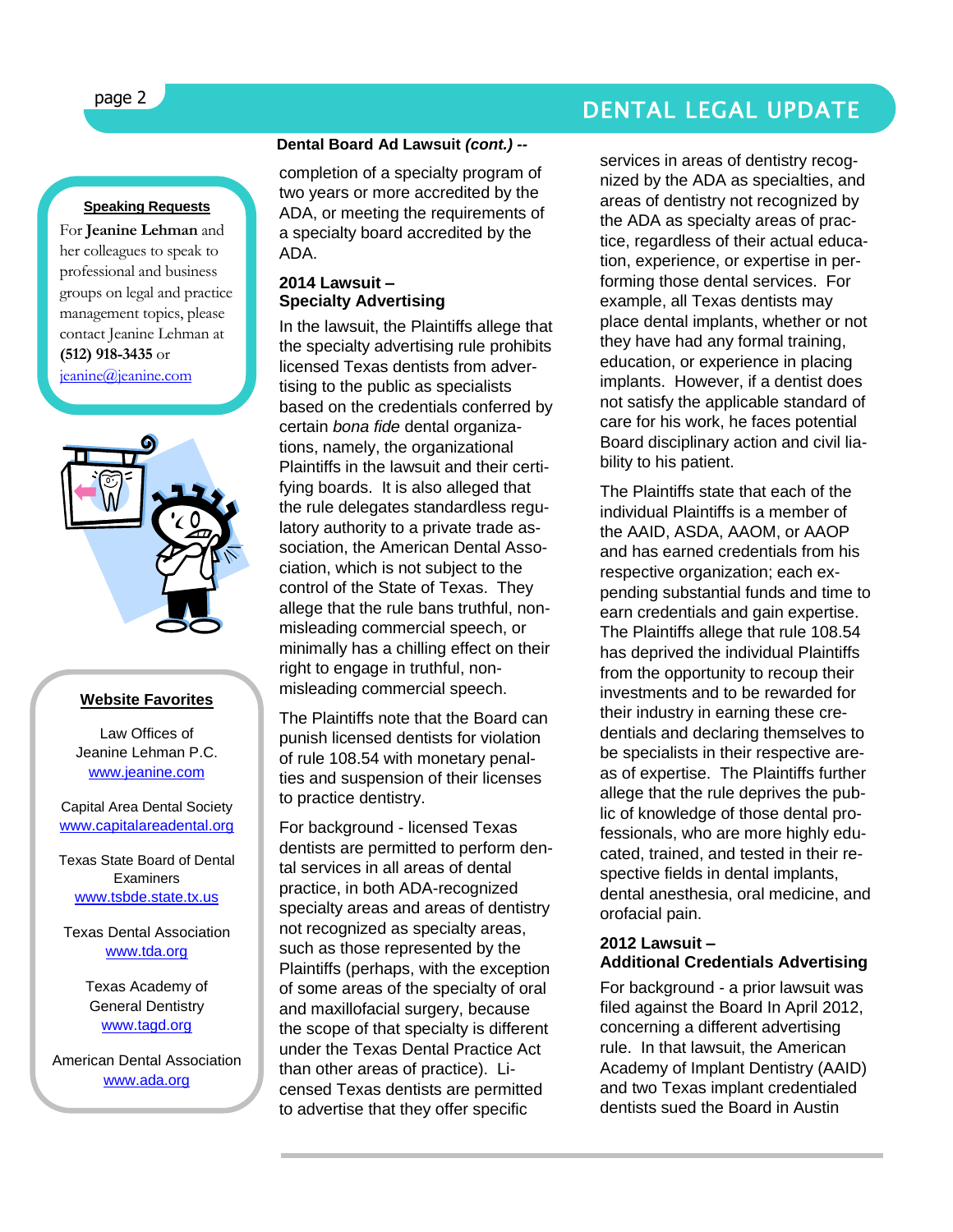federal court, claiming that one of the Board's rules severely limited advertising of additional credentials in dental practice areas that are not recognized as a specialty by the American Dental Association or the Board. That suit was dismissed by the agreement of the parties on May 3, 2013, after the rule at issue was substantially revised by the Board. The new rule 108.56 allows dentists to advertise credentials with some caveats, including that they avoid any communications that express or imply specialization in a recognized specialty, or specialization in an area of dentistry that is not recognized as a specialty, or attainment of an earned academic degree. The rule also provides guidance that a listing of credentials shall be separate and clearly distinguishable from the dentist's designation as a dentist and that any use of credential abbreviations shall be accompanied by a definition of the acronym. For example:

Jane Doe, DDS, General Dentist

FAAID, Fellow American Academy of Implant Dentistry DABOI/ID, Diplomate American Board of Oral Implantology/ Implant Dentistry

Rule 108.56 should be read in conjunction with rule 108.55 that requires that any advertisement of a dental service by a general dentist shall include the notation "General Dentist" or "General Dentistry" directly after the name of the dentist.

Interestingly enough, the Plaintiffs in the 2012 lawsuit pleadings stated that they did not seek to advertise that implant dentistry is a dental "specialty", nor did they seek to advertise that they offer specialty credentials or they are "specialists", and that they merely sought to advertise truthful statements relating to the credentials they and other dentists have earned from the AAID and its certifying board.

#### **Should More Specialties be Recognized?**

Beyond the scope of the current lawsuit is the policy question – "Should additional dental specialties be recognized?" Arguably, the Board has the right to recognize other specialty areas and set standards for achievement/certification of specialist status.

In the ADA's 2001 report, Future of Dentistry – Today's Vision: Tomorrow's Realty, there is recognition that advanced clinical training pro-

grams in areas that are not recognized as specialties by the ADA are offered by some dental schools and hospitals. Four examples are given, namely, dental anesthesiology, oral medicine, geriatric and special care dentistry, and operative dentistry. See page 102 of the report. The report also notes that "Monitoring of non-ADA recognized specialty training is needed. As it has recently done for oral and maxillofacial radiology, the dental profession would do well to continue reviewing the informal specialties for their potential to rise to formal specialty status." See page 111 of the report. The report is available at: [http://www.ada.org/sections/professionalresources/p](http://www.ada.org/sections/professionalresources/pdfs/future_execsum_fullreport.pdf) [dfs/future\\_execsum\\_fullreport.pdf](http://www.ada.org/sections/professionalresources/pdfs/future_execsum_fullreport.pdf)

#### **The Future**

The 2014 lawsuit is in its early stages, and it is unknown if the lawsuit will result in any changes to the specialty advertising rule, including by court action or rule changes by the Board. In the meantime, the specialty advertising rule is still in effect. Careful attention should be given by dentists to compliance with all the Board advertising rules, including conferring with a knowledgeable attorney in advance of placing the advertising. ■

**Jeanine Lehman** is an Austin, TX health law attorney who practices dental, health, real estate, and business law.

**Dental Legal Update issues a[t www.jeanine.com](http://www.jeanine.com/)** 

- **Care Credit Ordered to Refund Millions**
- **Dentist Employment Contracts**
- **Your Dental Office Lease: Watch the Terms**
- **Ownership Options for Your Dental Practice**
- **Financing Your Dental Practice**
- **Buying a Dental Practice: Deal Points**
- **Texas Legislative Updates**
- **Internet "Coupons": Dental Practice Time Bombs**
- **Cover Your Bases When you Sell Your Dental Practice**
- **Texas Dental Advertising Revisited**
- **Dental Office Condo Purchase**

The information in this newsletter is not a substitute for legal advice. The information is general in nature and should not be relied upon as legal advice generally, nor is it applicable to any particular situation. For legal advice in a particular situation, the reader is advised to retain an attorney. For reprints, call **(512) 918-3435** or email [jeanine@jeanine.com.](mailto:jeanine@jeanine.com) © 2014 Jeanine Lehman.